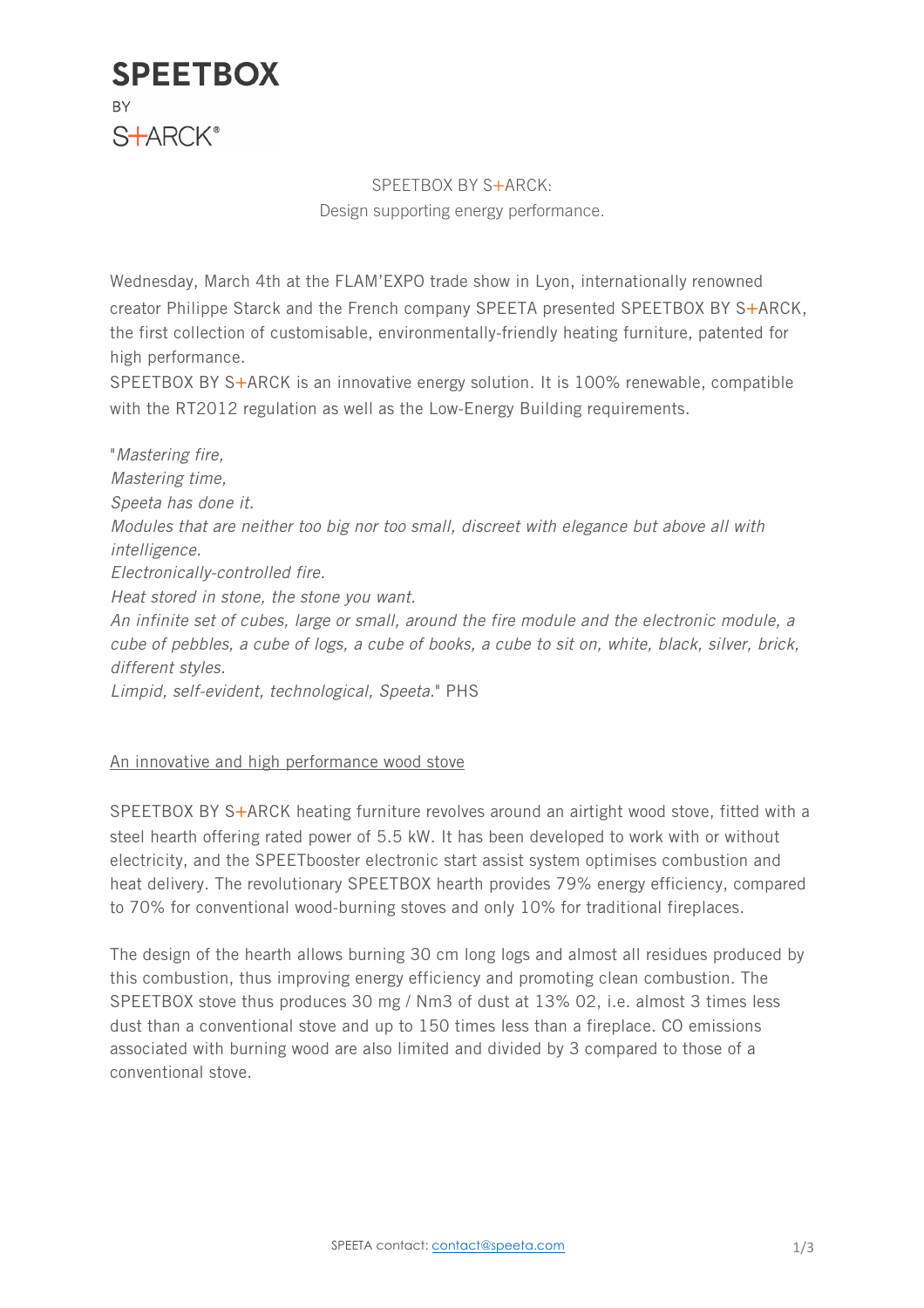# **SPEETBOX BY** S**+ARCK**<sup>®</sup>

Maintenance is made easy by the accessories that come with the wood-burning stove. Specifically designed for the SPEETBOX collection, a shovel, tongs and brush, with minimalist and elegant design, find a discrete storage place in the thickness of the door. The inclusion of a glazed ashtray in the hearth is used to check the ash level, even when the stove is working

The room temperature, hot air distribution, power and speed of combustion, control of lighting and electrical outlets or even the analysis of the stove's flue emissions are all programmable and controllable at a distance using the SPEETBOX BY  $S+ARCK$  app available on Android, and soon on the AppStore.

*"With SPEETBOX BY S+ARCK, we wanted to design something more than a simple woodburning stove. It is a genuine piece of high performance heating furniture, embedded with all the latest technology to satisfy eco-responsible requirements.*" Guillaume Boutte, SPEETA chairman.

### Customisation at the heart of SPEETBOX BY S+ARCK

In addition to the hearth, the collection also consists of two types of optional cubic modules (50x50cm) - boxes - which, associated with the wood-burning stove, provide specific and additional features.

A box filled with stones accumulates heat during the heating phase and gradually diffuses it for more than 24 hours once the stove has been stopped, in contrast with only a few hours for a fireplace or conventional wood-burning stove.

A storage box has been specifically optimised to store and dry wood. However, it may also be used as a stool fitted with a cushion or as a shelf in a composition of several modules where you can store your books and favourite objects.

LED lighting and recessed sockets complete these boxes, which can be composed and used to suit individual desires.

Customisation is therefore at the heart of SPEETBOX BY S+ARCK concept. Its flexibility allows each person to adjust the energy equipment in their home to their needs and desires. With almost endless possible combinations of the boxes around the wood-burning stove and the versatility of the modules, SPEETBOX BY S+ARCK is a unique, scalable and highly adaptable heating solution.

Through its flexibility and affordable price, the collection is also ideal for first-time buyers.

Made in France, the SPEETBOX BY S+ARCK collection is available from SPEETA from June 2015 and may be pre-ordered from April 2015.